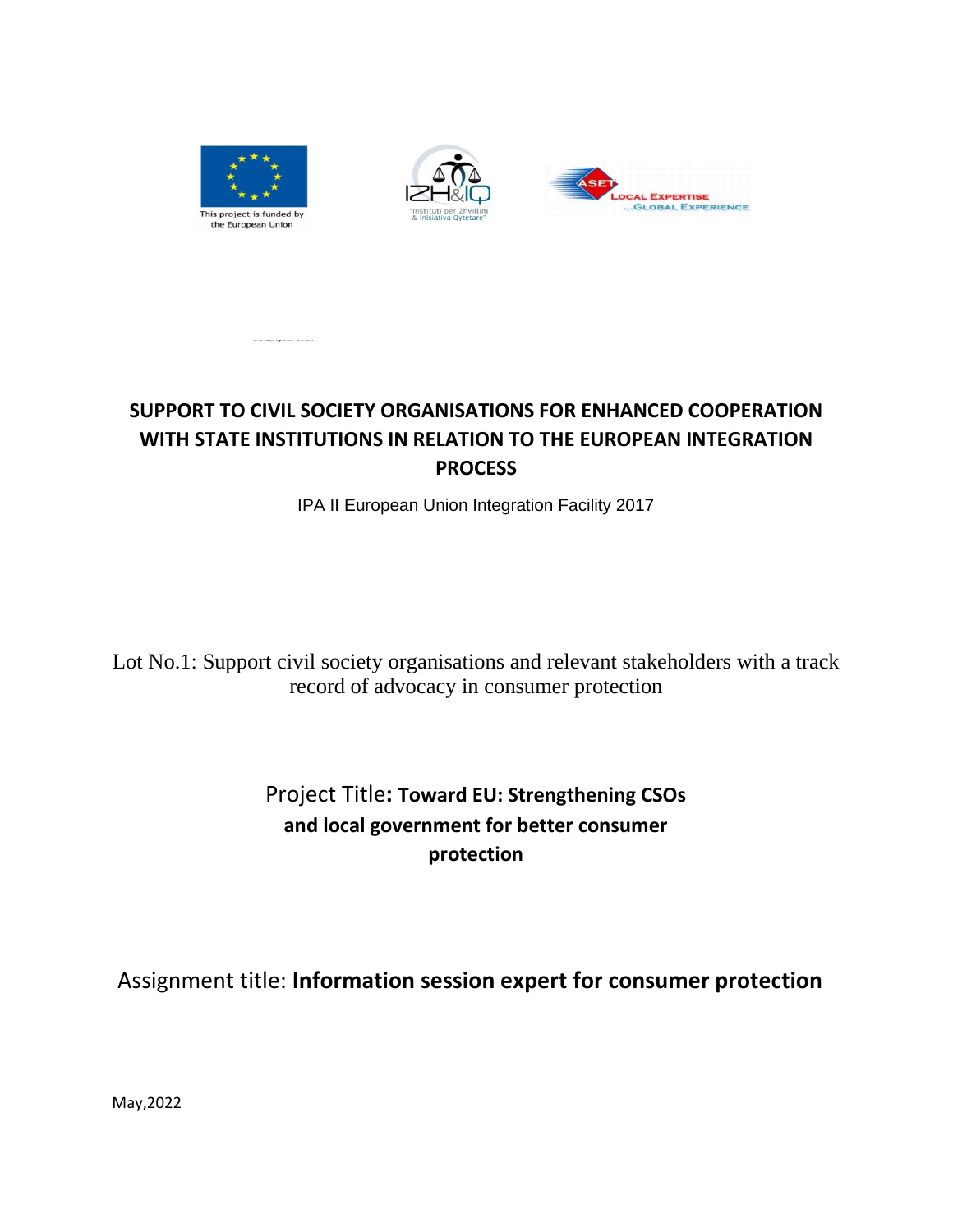# **TERMS OF REFERENCE**

# CONTENT

# **1. BACKGROUND INFORMATION**

- 1.1. Contracting Authority
- 1.2. About the organization
- 1.3. About the Project

# **2. OBJECTIVE, PURPOSE & EXPECTED RESULTS**

- 2.1. Overall objective and results
- 2.2. Geographical area to be covered
- 2.3. Specific work
- 2.4 Level of effort

# **3. PROJECT MANAGEMENT**

- 3.1 Responsible body
- 3.2 Management Structure
- 3.3 Facilities to be provided the Contracting Authority

# **4. LOGISTICS AND TIMING**

- 4.1. Location
- 4.2. Start date & Period of implementation of tasks

# **5. REQUIREMENTS**

- 5.1. Staff
- 5.2. Facilities to be provided by the Contractor
- 5.3. Equipment

# **6. SUBMITTING THE APPLICATION**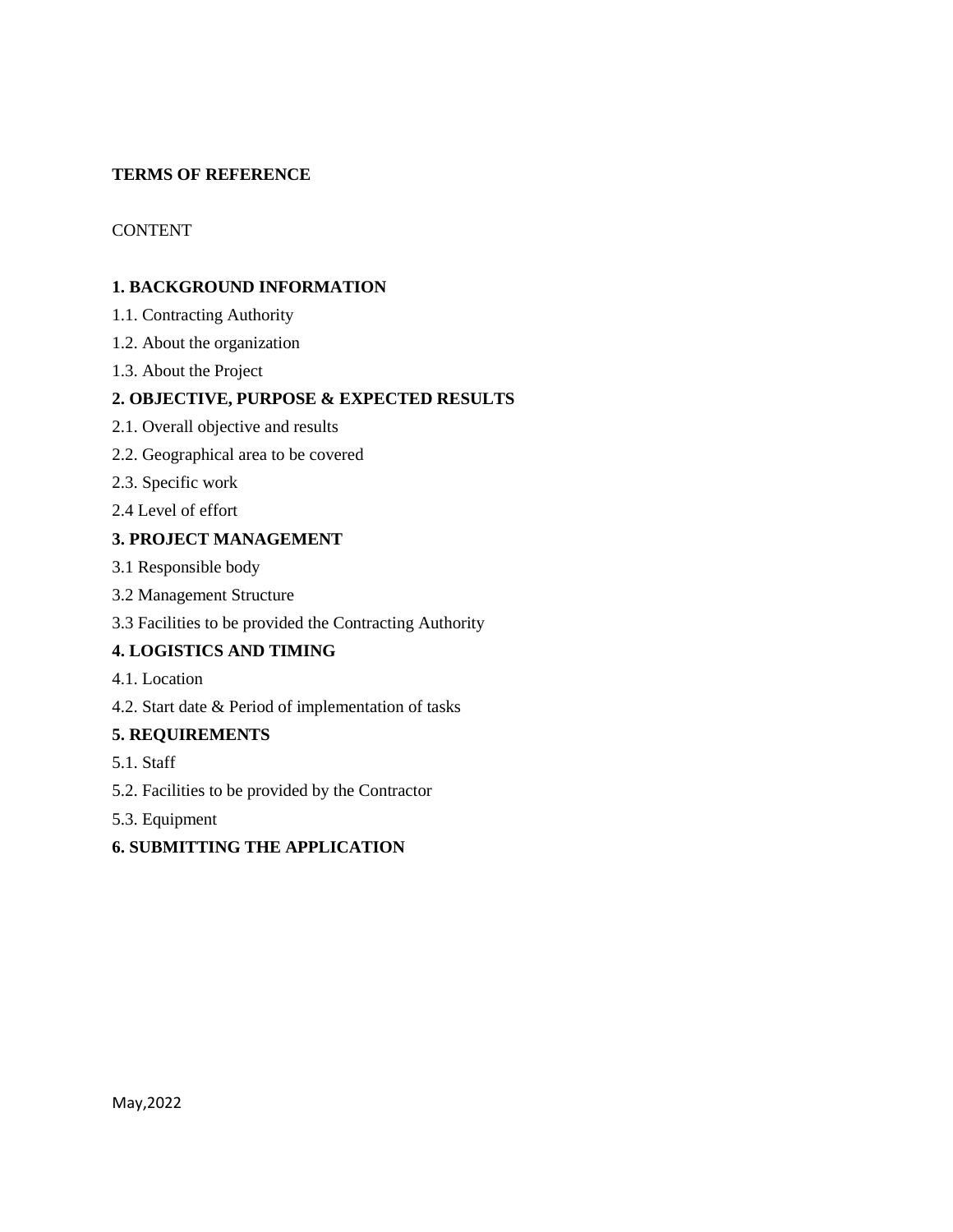# **1. BACKGROUND INFORMATION**

## **1.1. Contracting Authority**

Instituti per Zhvillim dhe Inisiativa Qytetare(IZHIQ), Rr. Brigada e VIII-tw, Pll. Jeshil, Shk.2, Al. 14, Tirana, Albania

#### **1.2. About the organization**

The association "Instituti per per Zhvillim dhe Inisiativa Qytetare" was established as an independent non-governmental, non-political and non-profit organization with membership, wich has gained legal personality upon registration in the registers of NGOs according to the decision of the Tirana Judicial District Court No. no. 6295, date 03.07.2019. The mission of the "Instituti per Zhvillim dhe Inisiativa Qytetare" is the promotion and protection of fundamental human rights and freedoms, with special focus on respect for fundamental human rights and freedoms and economic empowerment of vulnerable groups and other social communities, recognized by the Constitution of the Republic of Albania, ratified international conventions and legislation in force.

## **1.3. About the IZHIQ project**

Since April, 2021, IZHIQ is implementing in partnership with "ASET" in Albania the project "Toward EU: Strengthening CSOs and local government for better consumer protection", funded from the European Union Delegation to Albania.

"Instituti per Zhvillim dhe Inisiativa Qytetare" organization and its partner "ASET" aims to increase the involvement of civil society organizations and other stakeholders in particular in consumer protection to strengthen their capacity and enhance interaction with state/public institutions to make a contribution to EU-related policy-making.

The main target groups of this project are:

• Local government of Korca, Vlora, Berat Elbasan and Kukes. We chose these municipalities as we have previously collaborated with them and have had a good communication. Also, during the previous contacts for the preparation of the action, these municipalities expressed their need and will to improve themselves on consumer protection.

- Local CSOs of these cities, which also have been consulted during the preparation of the project.
- Local media in these cities
- Independent institutions
- Citizens of these cities

The overall objective of the project is: A local government that takes the necessary steps to meet European standards on consumer protectionwill be present at the time of the training, according to the distance measure rules (up to ten persons).

The project aims to train up to forty representatives on EU Acquis relating to consumer protection. A pre and post training test will be applied during the training. Three experts will be engaged in the training. International participation will be foreseen during the training. The training will have up to eight participants from each city (40 in total), which will be trained for three days. One lector and one local coordinator will be present at the time of the training, according to the distance measure rules (up to ten persons).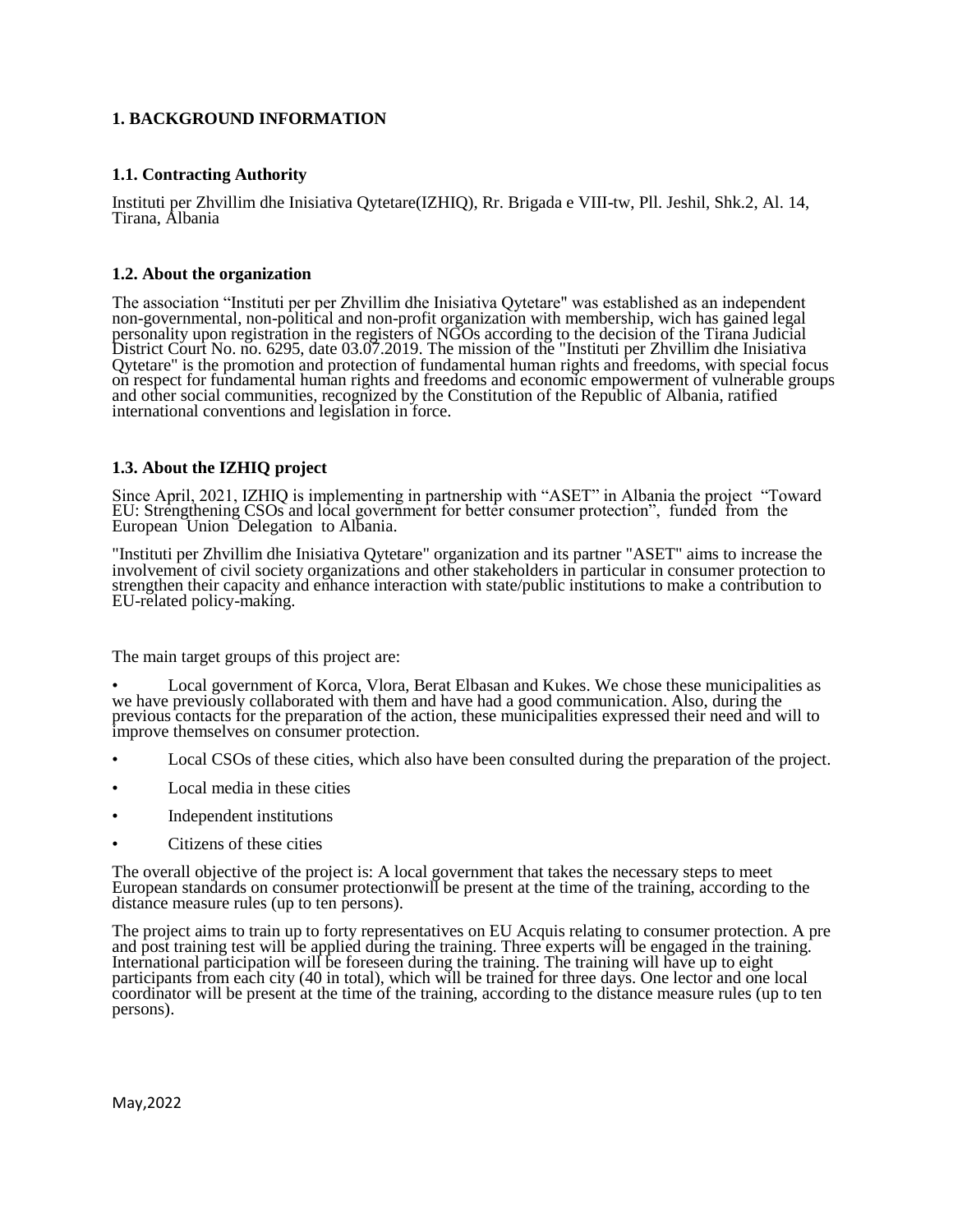# **2. OBJECTIVE, PURPOSE & EXPECTED RESULTS**

# **2.1. Overall objective**

## *The Objective of the assignment is:*

We are looking for one information session expert to work on this assignment "Information session campaign related to consumer protection and EU integration proces. The information session will be online (zoom platform) conducted in the cities of Korca, Vlora, Berat Elbasan and Kukes.

The information sessions intend to build the stakeholders capacities and to increase their role on the road towards the European Union.

The expert will work closely, in consultation and coordination with the project team.

The expected results and deliverables of this assignment are:

#### Result(s):

- 1. Increase knowledge and capacities of the network created (in the framework of the project, up to 40 represantives) on their consumer rights.
- 2. Stimulate discussions in identifying challenges and problems in regards with topic.
- 3. Increase knowledge and capacities of the network created on how to address their problems as consumers

The expertin consultation with project team members will ensure the submission of the following

materials by the deadlines given:

- a) Document with the specific information regarding consumer protection law and complaint examples on consumer porotection.
- b) A Power Point presentation used during information sessions.
- c) Other additional information/handouts/materials related to the topic.
- d) Report for the assignment.

#### **2.2. Geographical area to be covered**

Korcë, Vlorë, Berat Elbasan and Kukës, Albania

## **2.3. Specific work**

The expert(s) will conduct the following activities: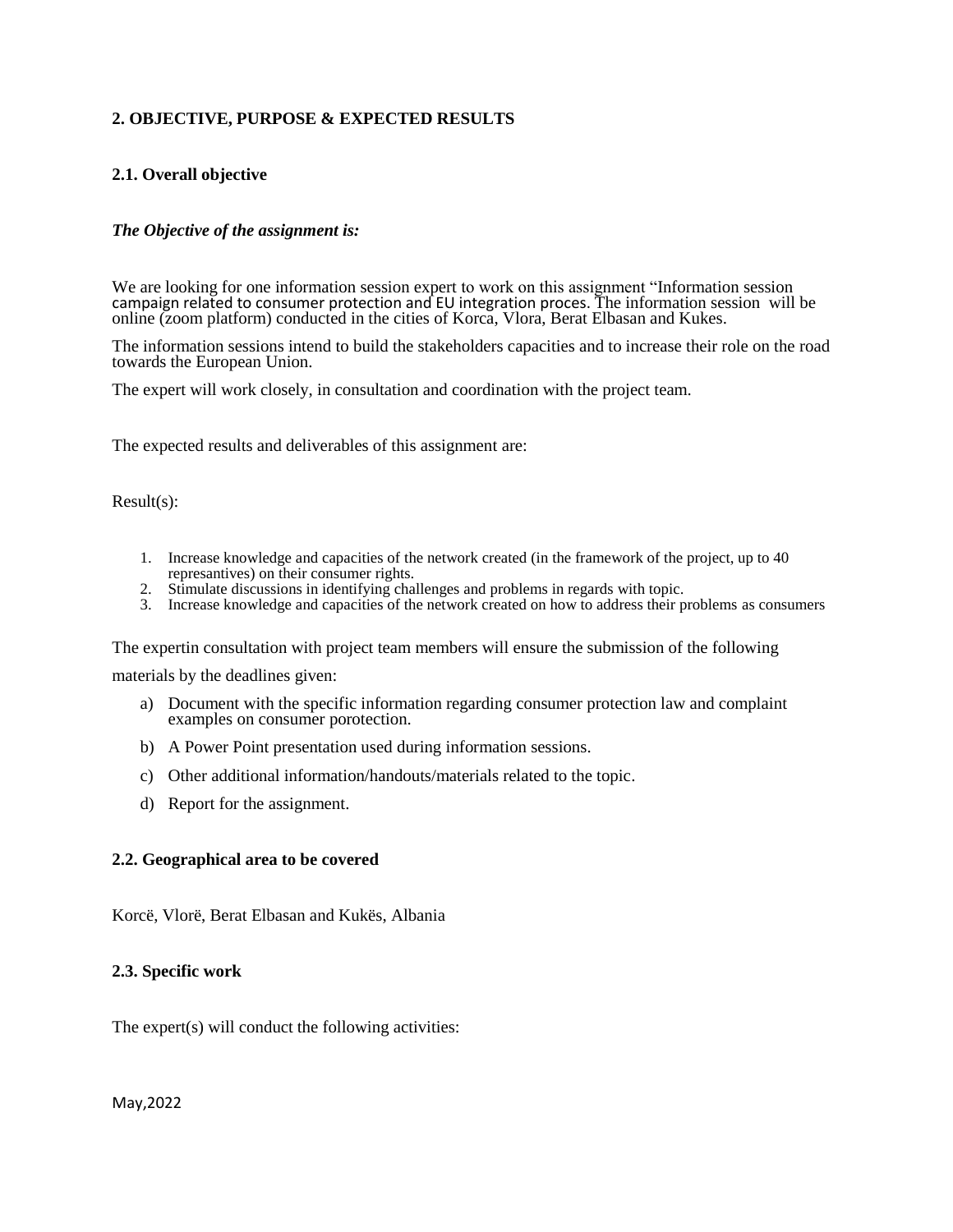- 1. Become familiar with the Project "Toward EU: Strengthening CSOs and local government for better consumer protection"
- 2. Prepare a module on the protection of consumer rights and on policies and legal acts for consumer rights which must become functional and find effective implementation in practice.
- 3. Collaborate with project team to develop and conduct the training program including:
	- a. Design the following:

The training materials including document and handouts and standard power point presentations.

4. Facilitate the training course based on the agreed agenda, objectives, and outputs as well as in accordance with the standards of professional competence and ethical integrity.

#### **2.4 Level of effort**

| <b>Description of the</b><br>activity                     | <b>Place</b> | Date/Estimated | No of working<br>days |
|-----------------------------------------------------------|--------------|----------------|-----------------------|
| Preparing the module and   Online<br>Information sessions |              |                | 10 days               |
| Total number of working days is                           |              | 10 days        |                       |

## **3. PROJECT MANAGEMENT**

#### **3.1. Responsible body**

Instituti Për Zhvillim dhe Inisiativa Qytetare (IZHIQ), Rr. Brigada e VIII-tw, Pll. Jeshil, Shk.2, Al. 14, Tirana, Albania

#### **3.2. Management structure**

The project is implemented by following partners: Instituti Për Zhvillim dhe Inisiativa Qytetare (IZHIQ) as Coordinator and ASET as Co-applicant. IZHIQ is responsible for procurement and implementation of this activity.

#### **3.3. Facilities to be provided by the Contracting Authority**

The Contracting Authority shall supply the Contractor promptly with any useful information and/or documentation which may be relevant to the performance of the contract.

# **4. LOGISTICS AND TIMING**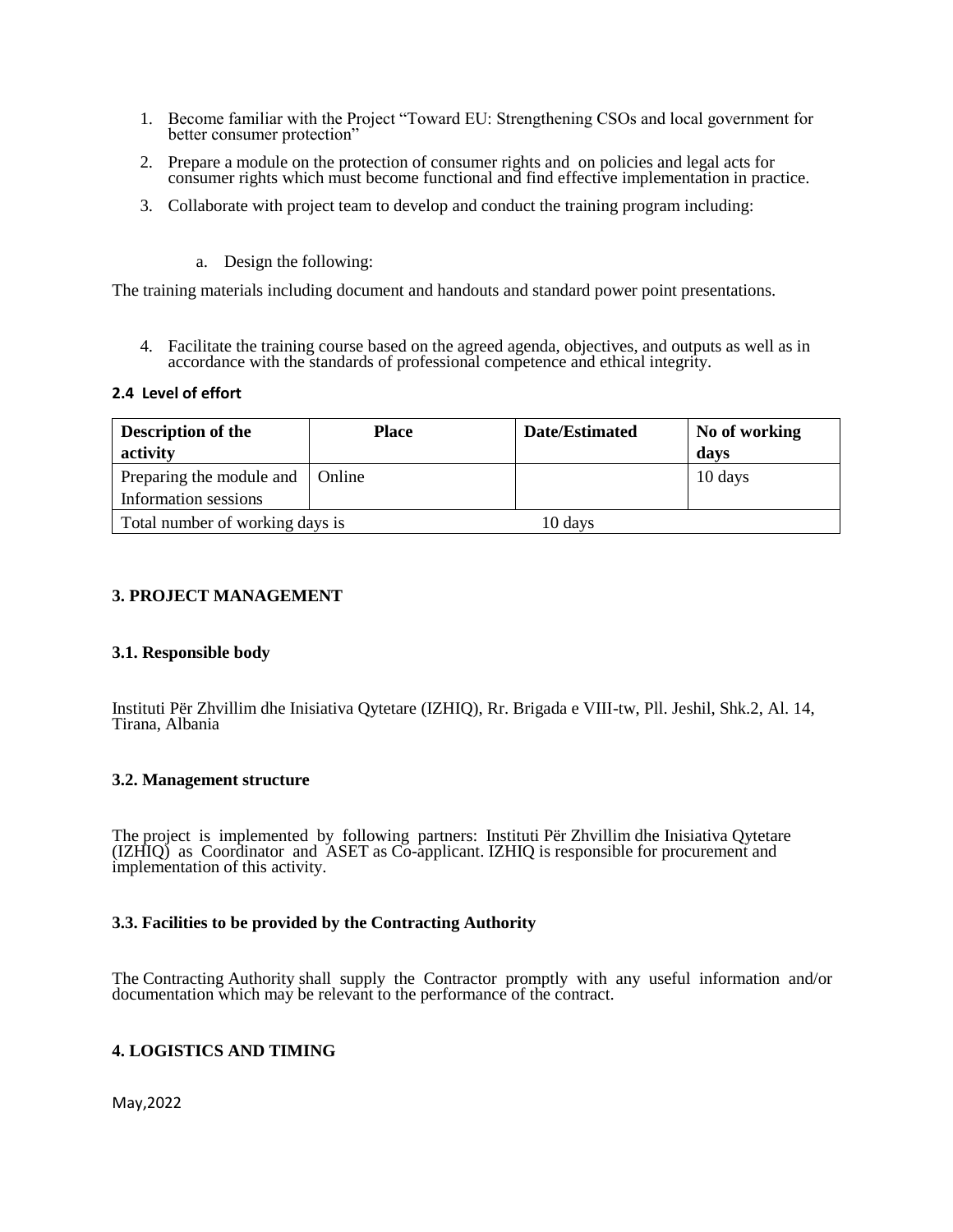# **4.1. Location**

Elbasan, Vlore, Korce, Berat, Kukes, Albania.

## **4.2. Start date & Period of implementation of tasks**

The intended start date is 1<sup>st</sup> April 2021 and the period of implementation of the contract will be for 20 months

## **5. REQUIREMENTS**

## **5.1. Staff**

Organizations/coordinators(s)that are interested to apply for this assignment and expert(s) included in their proposals should meet the following requirements. Applicants should:

 $\Box$  Have a university degree on Law ;

 $\Box$  Have successfully implemented similar projects in the past;

□Have good language skills in Albanian and English.

 $\Box$  To have worked with the community

The expert's CV should be attached to the proposal.

## **5.2. Facilities to be provided by the Contractor**

The Contractor shall ensure that expert is adequately supported and equipped. In particular, it must ensure that there is sufficient administrative, secretarial and interpreting provision to enable coordinator to concentrate on her/his primary responsibilities. It must also transfer funds as necessary to support his/her work under the contract.

#### **5.3. Equipment**

**No** equipment is to be purchased on behalf of the Contracting Authority /partner country as part of this service contract or transferred to the Contracting Authority / partner country at the end of this contract. Any equipment related to this contract which is to be acquired by the partner country must be purchased by means of a separate supply tender procedure.

# **6. SUBMITTING THE APPLICATION**

Interested candidates must submit:

- $\checkmark$  Motivation Letter
- CV on PDF or MS Word format
- $\checkmark$  Financial offer

The interested applicants are required to submit a hard copy of the proposal.